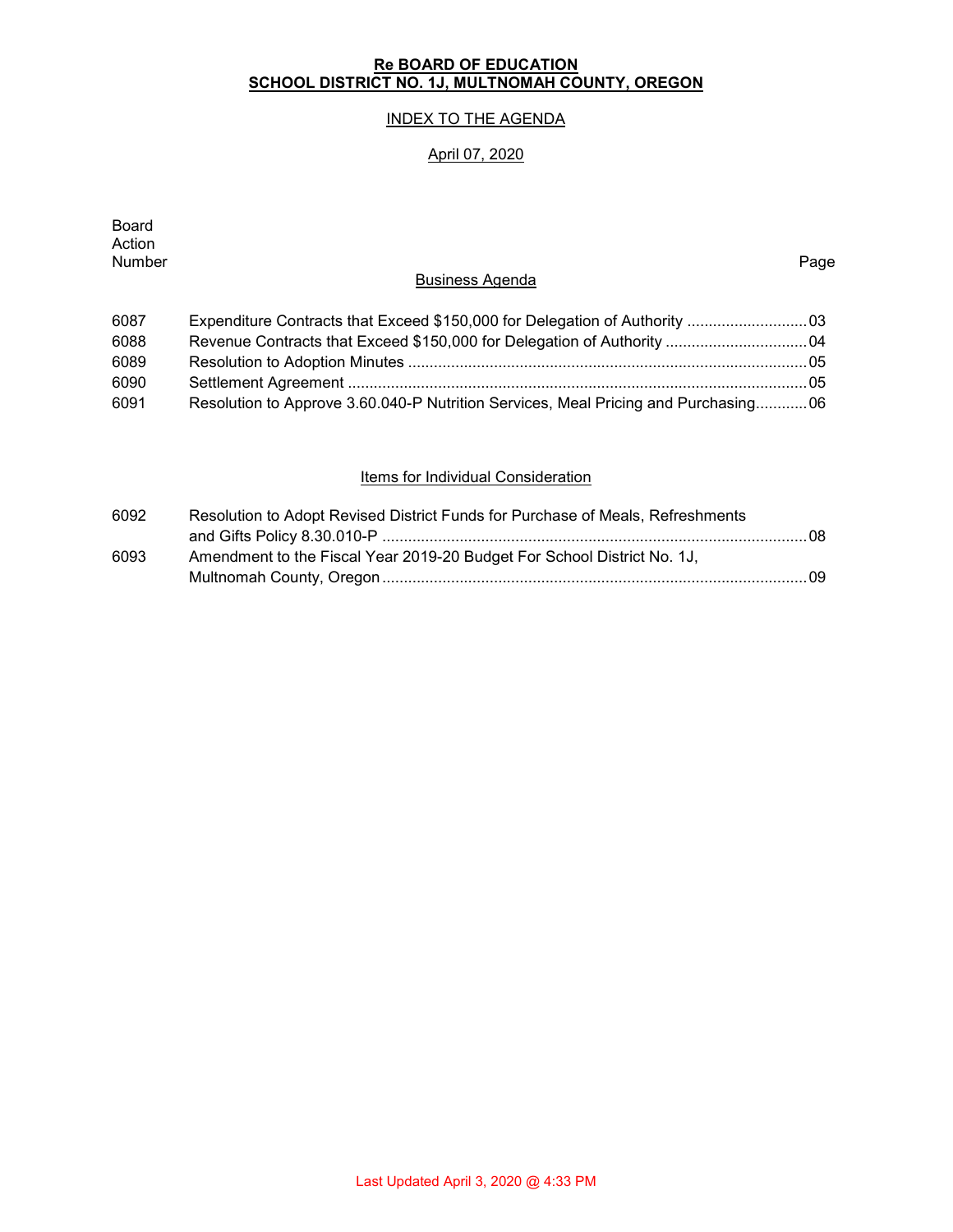# Business Agenda

Resolutions Number 6087 through 6091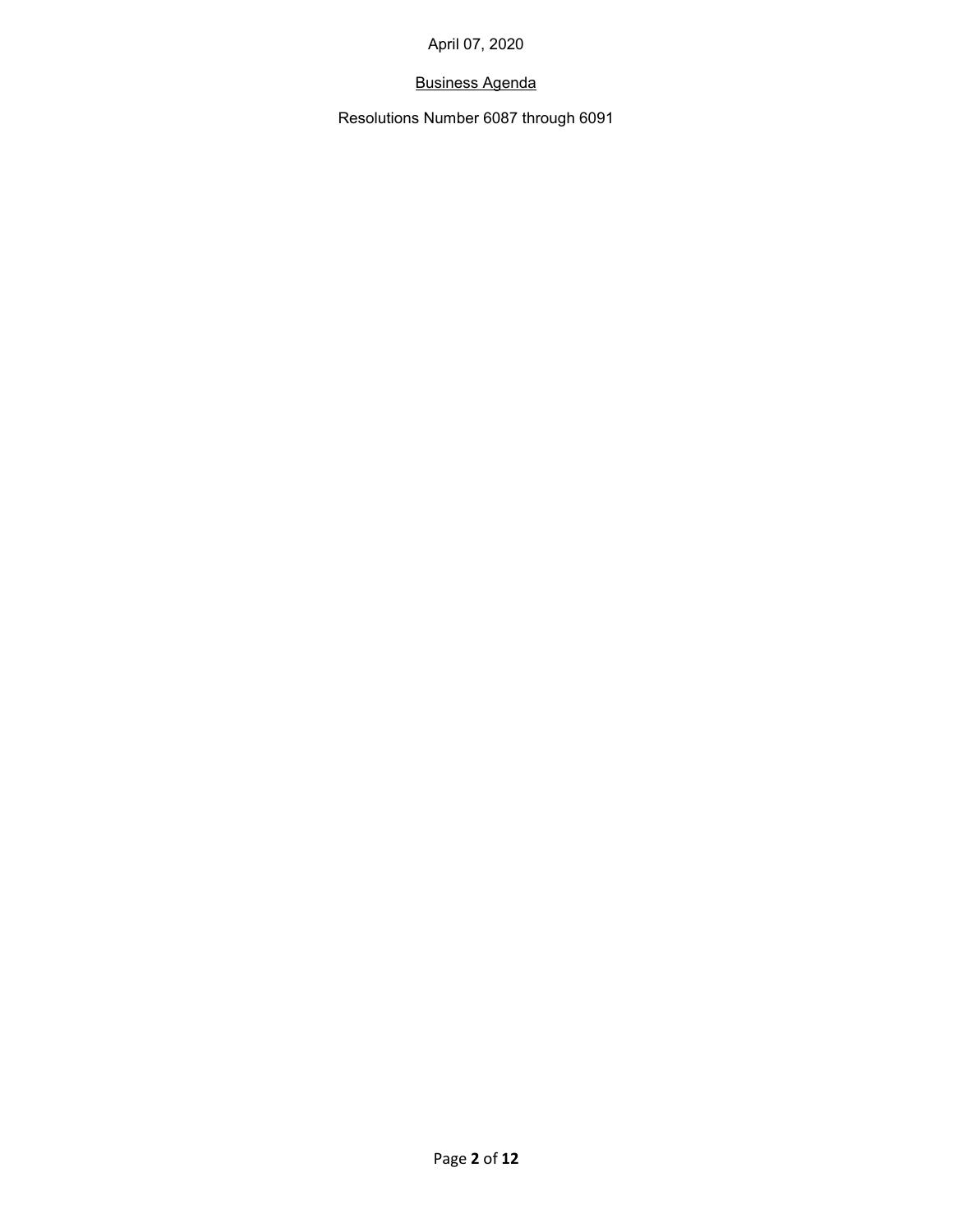## **RESOLUTION No. 6087**

#### Expenditure Contracts that Exceed \$150,000 for Delegation of Authority

#### **RECITAL**

Portland Public Schools ("District") Public Contracting Rules PPS-45-0200 ("Authority to Approve District Contracts; Delegation of Authority to Superintendent") requires the Board of Education ("Board") enter into contracts and approve payment for products, materials, supplies, capital outlay, equipment, and services whenever the total amount exceeds \$150,000 per contract, excepting settlement or real property agreements. Contracts meeting this criterion are listed below.

#### **RESOLUTION**

The Superintendent recommends that the Board approve these contracts. The Board accepts this recommendation and by this resolution authorizes the Deputy Clerk to enter into the following agreements.

## **NEW CONTRACTS**

| <b>Contractor</b>               | Contract<br>Term                                                                                                            | <b>Contract Type</b>                 | <b>Description of Services</b>                                                                                           | Contract<br>Amount                                                           | Responsible<br>Administrator,<br><b>Funding Source</b>       |
|---------------------------------|-----------------------------------------------------------------------------------------------------------------------------|--------------------------------------|--------------------------------------------------------------------------------------------------------------------------|------------------------------------------------------------------------------|--------------------------------------------------------------|
| JLD, Inc. DBA<br>Cleandango.com | 4/8/20<br>through<br>4/7/21<br>Option to<br>renew for up<br>to four<br>additional<br>one-year<br>terms<br>through<br>4/7/25 | <b>Services</b><br>S 69500           | Gymnasium floor, stage floor,<br>and steps refinishing.<br>RFP 2020-2738                                                 | Original Term:<br>\$225,000<br>Total through all<br>renewals:<br>\$1,145,000 | C. Hertz<br><b>Fund 101</b><br>Dept. 5593                    |
| Seesaw Learning                 | 4/8/20<br>through<br>8/1/23                                                                                                 | <b>Digital Resources</b><br>DR 69532 | District-wide use of Seesaw<br>tools/products.<br>Special Class Procurement -<br>Copyrighted Materials<br>PPS-47-0288(4) | \$700,000                                                                    | K. Cuellar<br><b>Fund 191</b><br>Dept. 5597<br>Project F1335 |

## **NEW INTERGOVERNMENTAL AGREEMENTS ("IGAs")**

No New IGAs

#### **AMENDMENTS TO EXISTING CONTRACTS**

| Contractor                           | Contract<br>Amendment<br>Term | <b>Contract Type</b>                                          | <b>Description of Services</b>                                                                                                             | <b>Amendment</b><br>Amount.<br><b>Contract Total</b> | Responsible<br>Administrator,<br><b>Funding Source</b>     |
|--------------------------------------|-------------------------------|---------------------------------------------------------------|--------------------------------------------------------------------------------------------------------------------------------------------|------------------------------------------------------|------------------------------------------------------------|
| <b>Bassetti Architects</b>           | 4/8/20<br>through<br>12/31/21 | Architectural<br><b>Services</b><br>ARCH 68813<br>Amendment 1 | Provide full architectural design<br>for Roosevelt Phase 4 project.<br>RFP 2013-1648                                                       | \$444.041<br>\$558,001                               | C. Hertz<br><b>Fund 452</b><br>Dept. 3124<br>Project DA003 |
| Campus Connect of<br>Oregon          | 4/15/20<br>through<br>3/31/21 | <b>Personal Services</b><br>PS 68811<br>Amendment 1           | Adding two College Access<br>Corp (CAC) members to<br>contract. Extending contract an<br>additional year.<br>Sole Source<br>PPS-47-0250(e) | \$68,128<br>\$200,276                                | K. Cuellar<br><b>Fund 205</b><br>Dept. 5438<br>Grant G1827 |
| Talbot, Korvola, and<br>Warwick, LLP | 4/8/20<br>through<br>3/21/23  | <b>Personal Services</b><br>PS 59656<br>Amendment 1           | Three additional years of<br>auditing services.<br>RFP 2013-1607                                                                           | \$743,900<br>\$2,243,900                             | C. Hertz<br><b>Fund 101</b><br>Dept. 5528                  |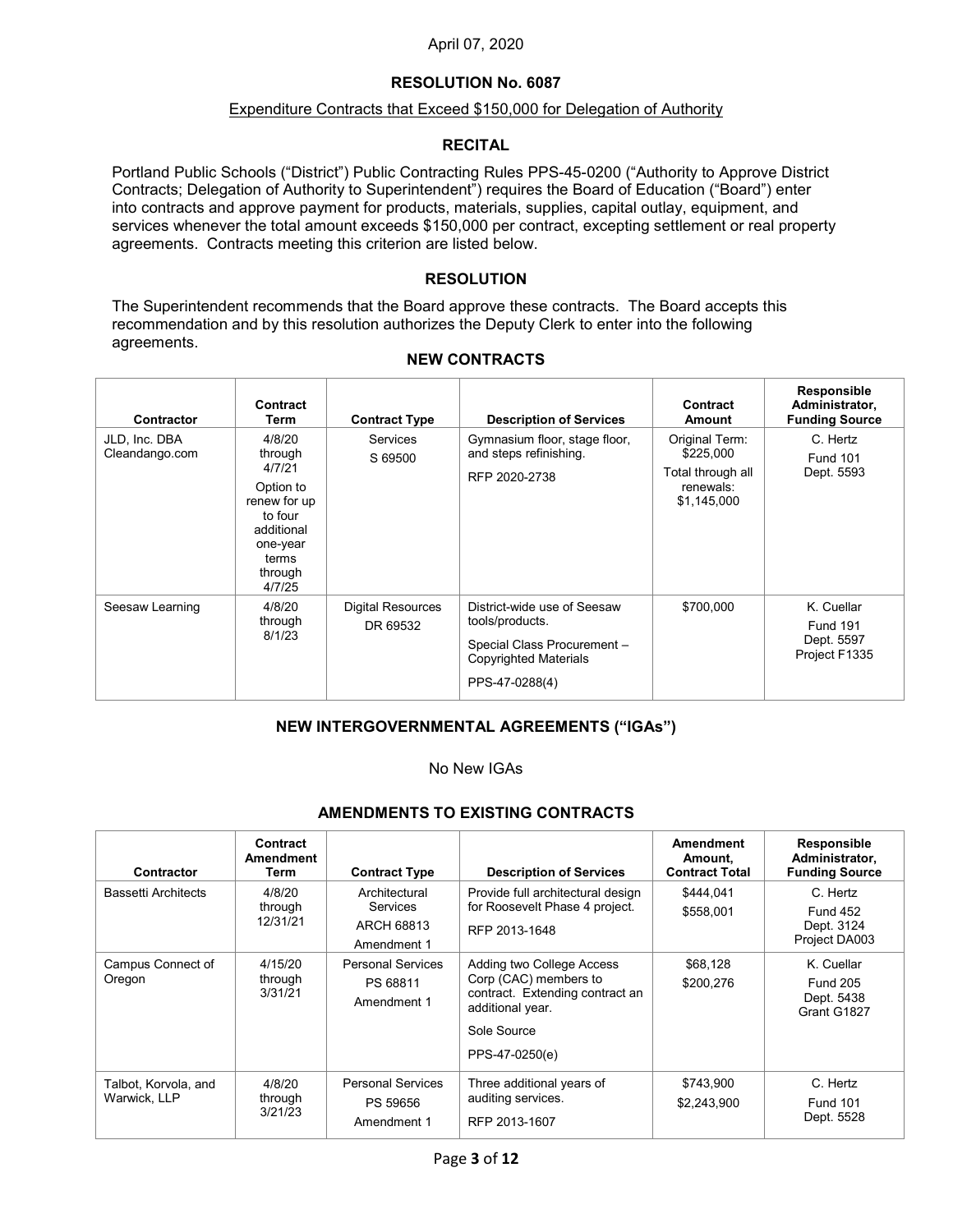## **RESOLUTION No. 6088**

#### Revenue Contracts that Exceed \$150,000 Limit for Delegation of Authority

#### **RECITAL**

Portland Public Schools ("District") Public Contracting Rules PPS-45-0200 ("Authority to Approve District Contracts; Delegation of Authority to Superintendent") requires the Board of Education ("Board") to enter into and approve all contracts, except as otherwise expressly authorized. Contracts exceeding \$150,000 per contractor are listed below.

## **RESOLUTION**

The Superintendent recommends that the Board approve these contracts. The Board accepts this recommendation and by this resolution authorizes the Deputy Clerk to enter into the following agreements.

## **NEW REVENUE CONTRACTS**

| <b>Contractor</b>                                                        | Contract<br>Term             | <b>Contract Type</b> | <b>Description of Services</b>                                                                                                                                          | Contract<br>Amount | Responsible<br>Administrator,<br><b>Funding Source</b>   |
|--------------------------------------------------------------------------|------------------------------|----------------------|-------------------------------------------------------------------------------------------------------------------------------------------------------------------------|--------------------|----------------------------------------------------------|
| Digital Promise Global<br>dba Verizon<br>Corporate Resource<br>Group LLC | 7/1/20<br>through<br>6/30/22 | Revenue<br>R 69525   | Funding to provide devices,<br>data plans, full-time coaches,<br>and teacher professional<br>development at Cesar Chavez.<br>Faubion, Harrison Park, and<br>Marvsville. | \$312,000          | C. Hertz<br><b>Fund 299</b><br>Dept. 9999<br>Grant S0412 |

## **NEW INTERGOVERNMENTAL AGREEMENTS / REVENUE ("IGA/Rs")**

No New Intergovernmental Agreements/Revenue Contracts

## **AMENDMENTS TO EXISTING REVENUE CONTRACTS**

No Amendments to Existing Revenue Contracts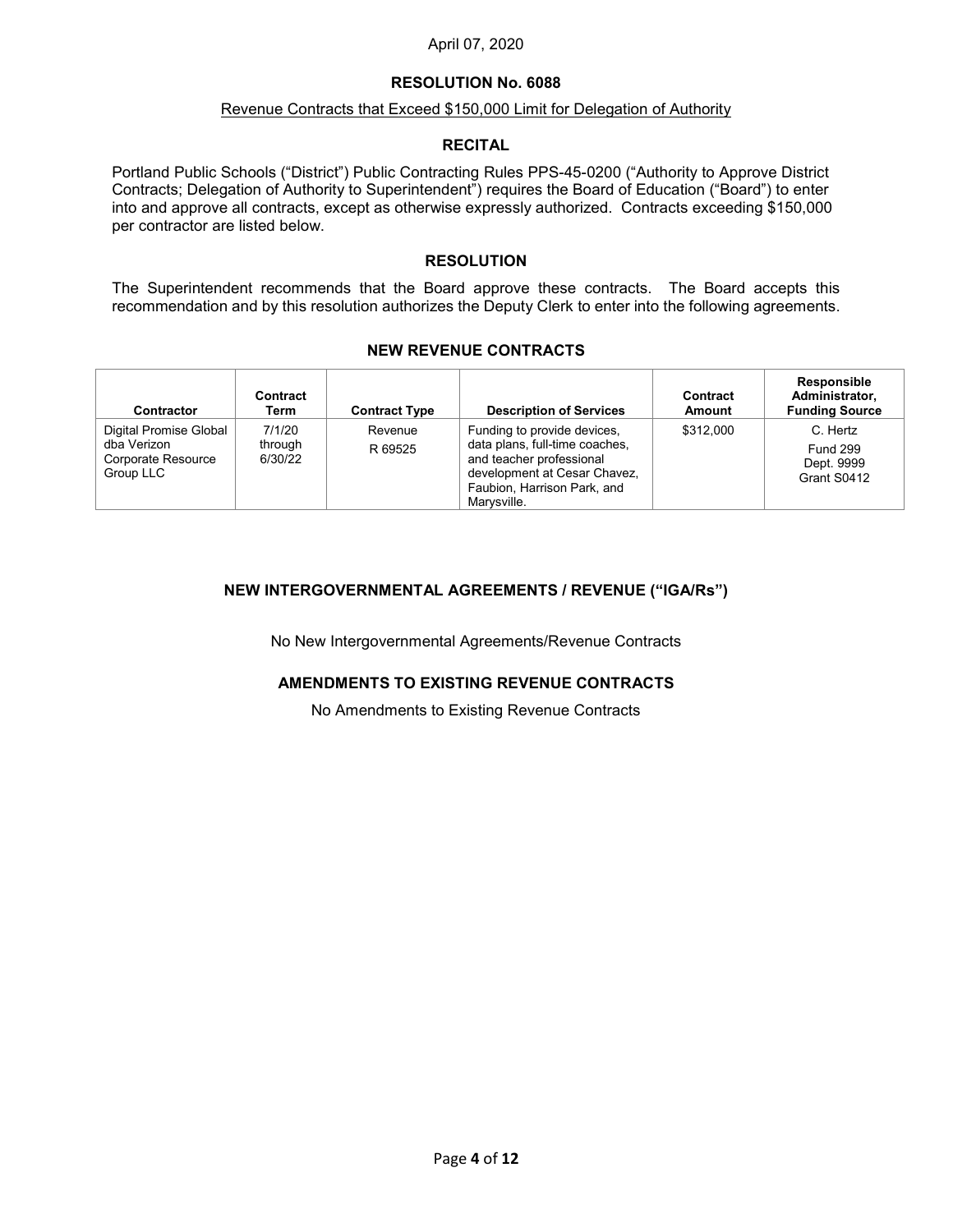## **RESOLUTION No. 6089**

The Following Minutes are offered for Adoption

March 03, 2020 March 17, 2020

## **RESOLUTION No. 6090**

## Settlement Agreement

In light of the settlement reached pursuant to the direction of the District's insurance carrier, the authority is granted to pay \$410,000 (with approximately \$60,000 to be reimbursed by the District's insurance carrier as amounts in excess of the District's self-insured retention required under the policy) to resolve a disputed employment matter and to enter into a Settlement Agreement and Release. The settlement agreement will be in a form approved by the General Counsel.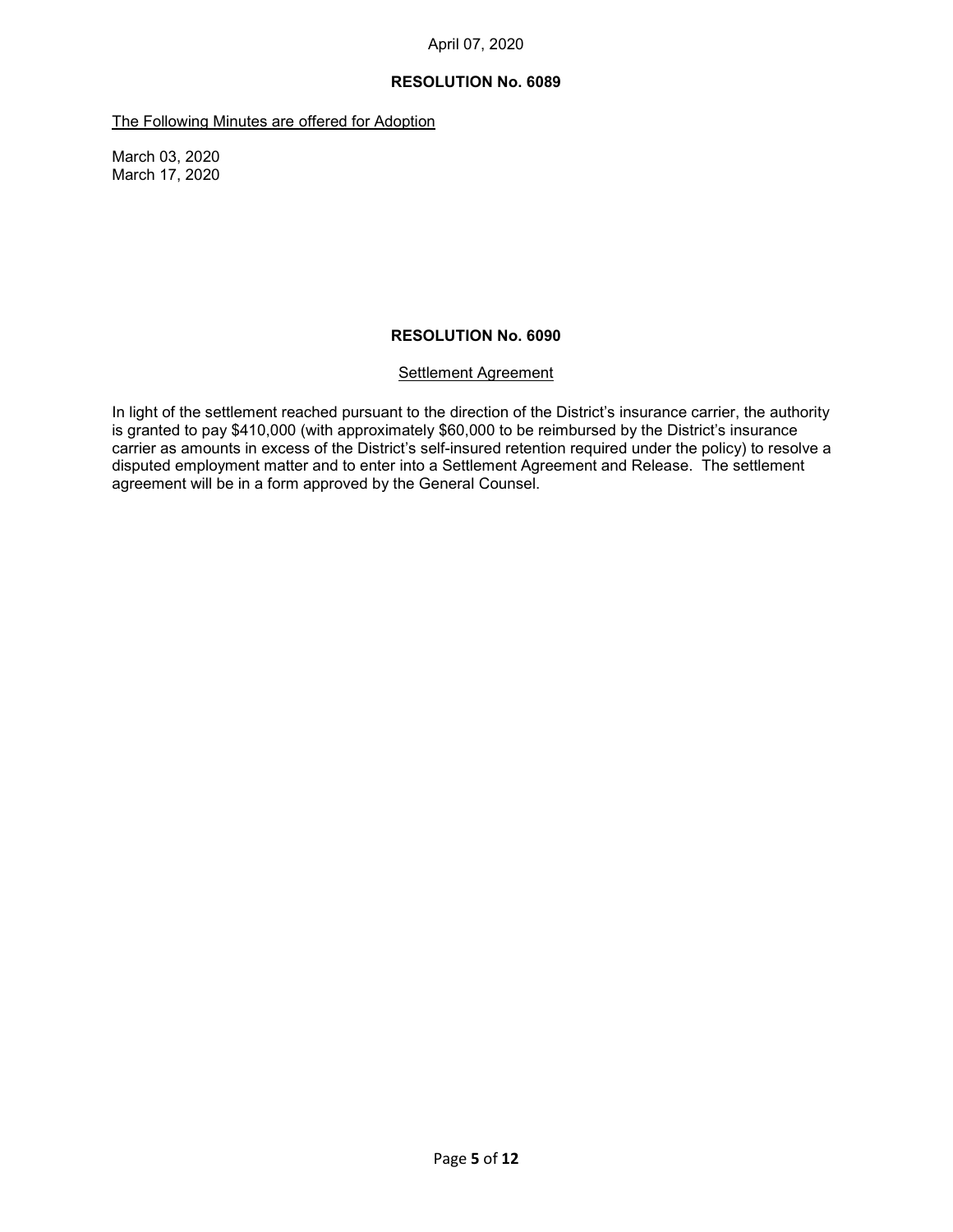## **RESOLUTION No. 6091**

#### Resolution to Approve 3.60.040-P Nutrition Services, Meal Pricing and Purchasing Policy

#### **RECITAL**

- A. In 2019, the Oregon legislature made revisions to multiple education laws and regulations, including those addressing the provision of nutrition services for students. Initial changes to ORS 327.537 were made in the 2018 legislative session but were further revised in the 2019 legislative session.
- B. State law now requires a school must provide a student a reimbursable meal upon request, while also allowing a parent the right to withhold a meal. Additional changes including prohibiting a district from contacting a student directly about meal charges and prohibiting the use of a collection fees.
- C. On February 10, 2020, the Policy and Governance Special Committee met to review proposed revisions and its alignment to current law. It recommended to move forward the proposed policy to the full Board for approval.
- D. On March 17, 2020, it went before the Board for a first reading and was posted on the Board website for public comment.

## **RESOLUTION**

The Board of Education hereby moves to approve the revised Policy 3.60.040-P Nutrition Services, Meal Pricing and Purchasing.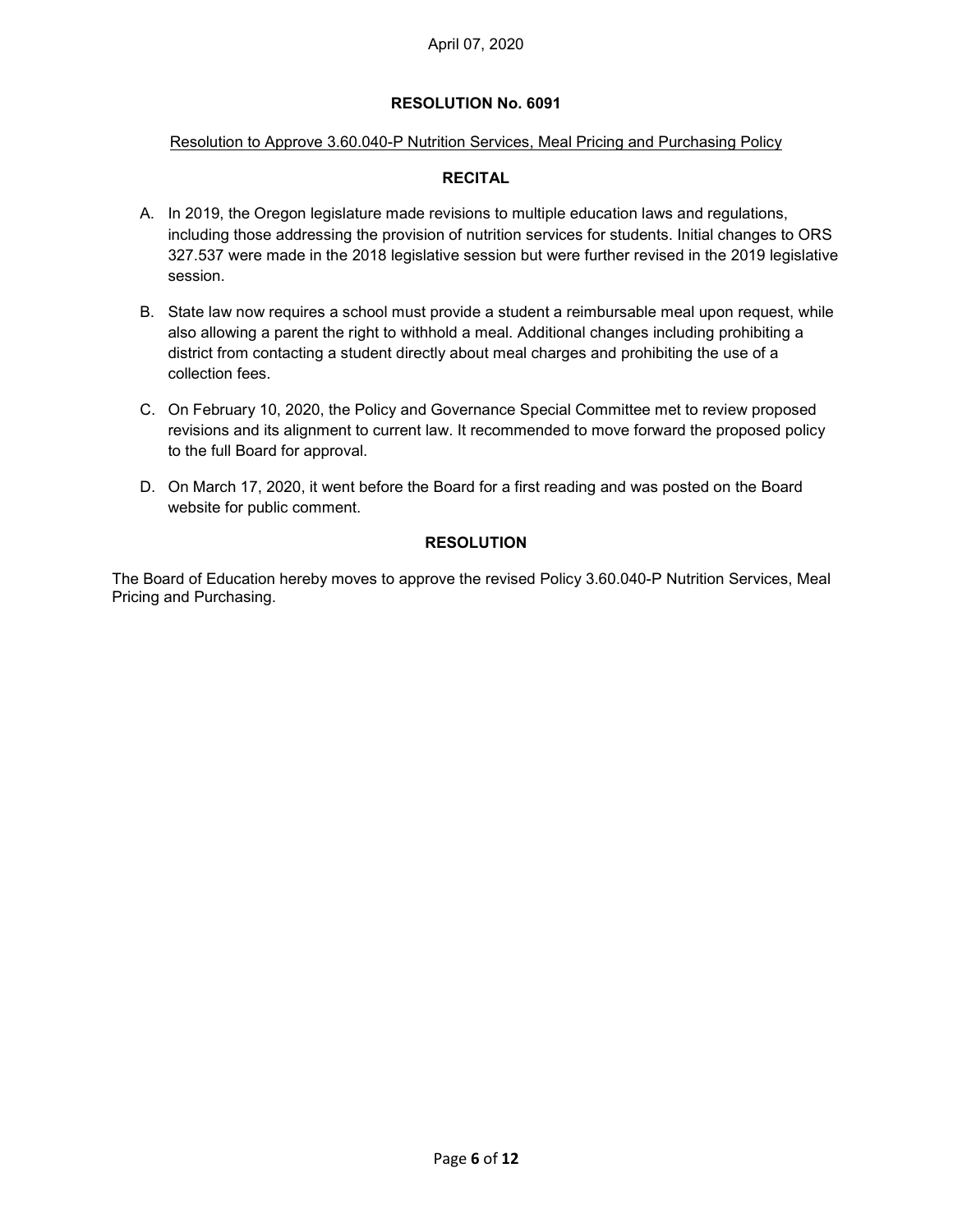Items for Individual Consideration

Resolutions Number 6092 through 6093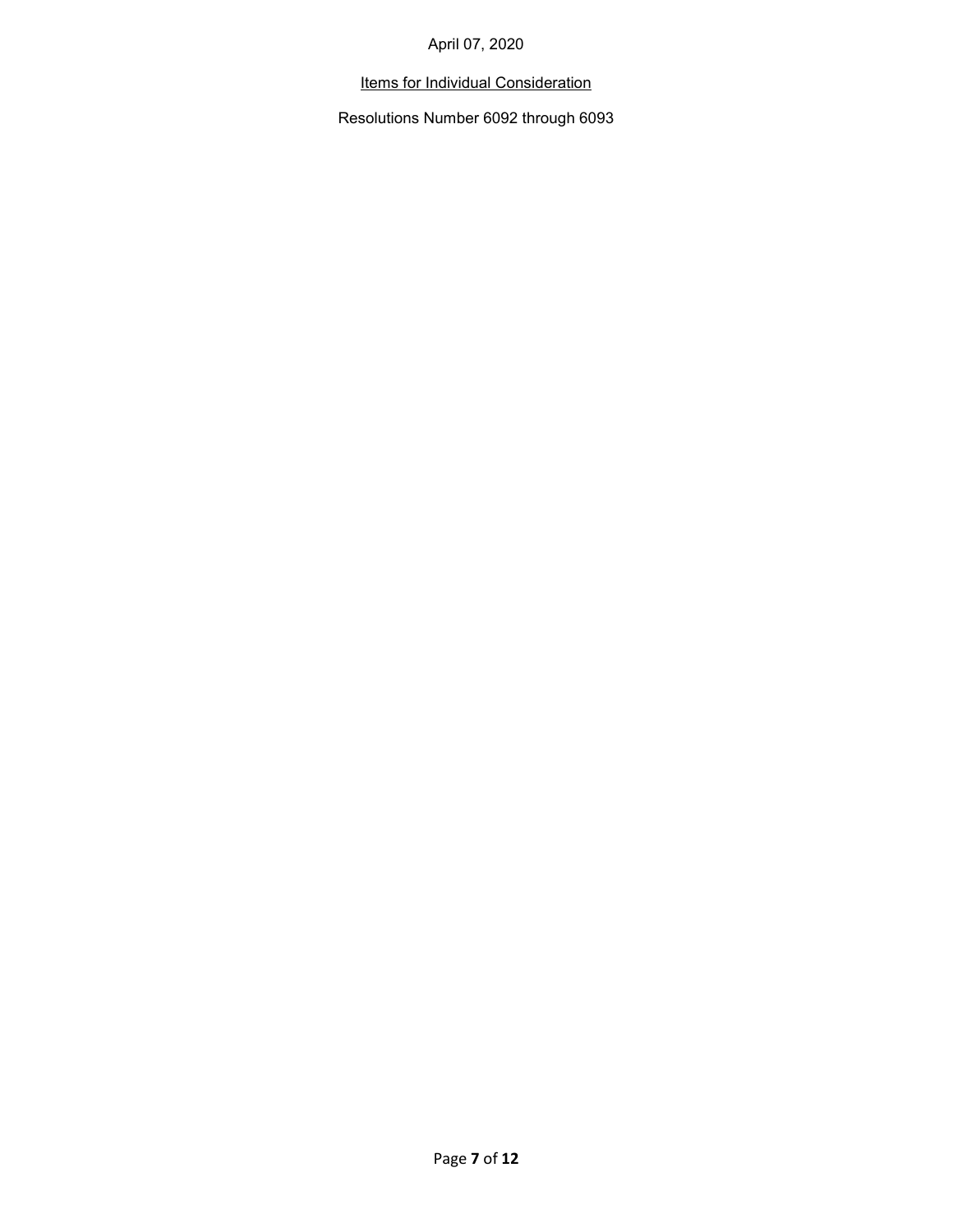## **RESOLUTION No. 6092**

## Resolution to Adopt Revised District Funds for Purchase of Meals, Refreshments and Gifts Policy 8.30.010-P

## **RECITALS**

- 1. On December 16, 2019, January 13, 2020, February 10, 2020 and March 9, 2020, the Board Policy & Governance Committee reviewed and considered the proposed revisions of the District Funds for Purchase of Gifts, Meals, and Refreshments Policy 8.30.010-P.
- 2. On March 17, 2020, the Board presented the first reading of the revised District Funds for Purchase of Gifts, Meals, and Refreshments policy.
- 3. Pursuant to District policy, the public comment was open for at least 21 days, and there was no public comment received during the comment period.

## **RESOLUTION**

The Board hereby adopts the revised District Funds for Purchase of Gifts, Meals, and Refreshments Policy 8.30.010-P and instructs the Superintendent to amend any relevant administrative directives to conform to this adopted policy.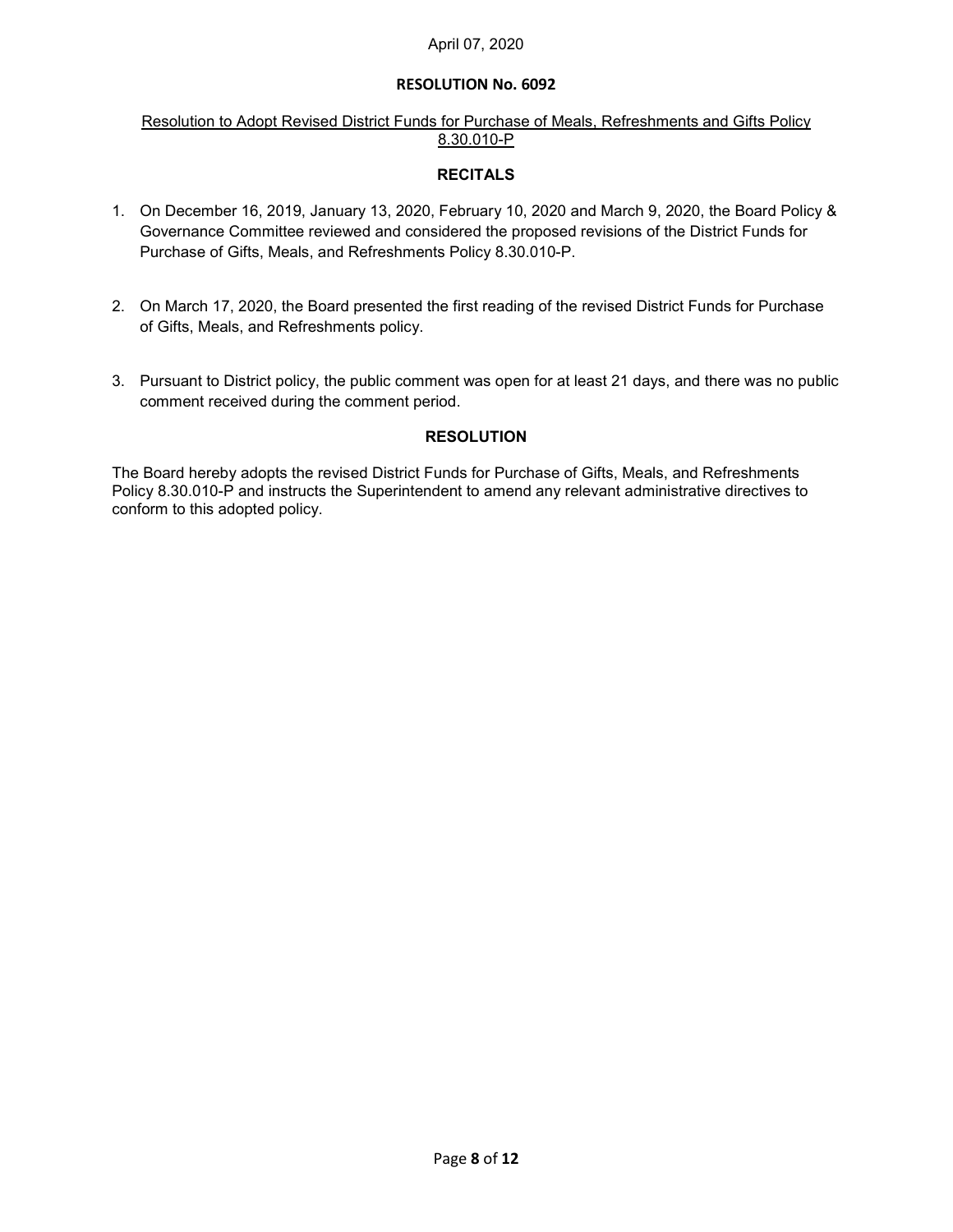## **RESOLUTION No. 6093**

Amendment to the Fiscal Year 2019-20 Budget For School District No. 1J, Multnomah County, Oregon

## **RECITALS**

- WHEREAS, On June 25, 2019 the Board of Education ("Board"), by way of Resolution No. 5913, voted to adopt an annual budget for the Fiscal Year 2019-20 as required under Local Budget Law; and
- WHEREAS, Board Policy 8.10.030-AD, "Budget Reallocations Post Budget Adoption," establishes the guidelines to ensure consistent and detailed communication on fiscal issues between the Superintendent and the Board; and
- WHEREAS Oregon Local Budget Law, ORS 294.471, allows budget changes after adoption under prescribed guidelines; and
- WHEREAS This resolution is to enable the Board to approve Amendment to the annual budget for the Fiscal Year 2019-20, and is allowed under ORS 294.471(a) (b) (c) & (d) which state that the budget may be amended at a regular meeting of the governing body; and
- WHEREAS This Amendment adjusts function allocation for funds to more accurately reflect intended expenditures, adjusts appropriation levels as needed, makes corrections for technical errors that occurred during the budget development and adjusts revenues and resources for known or expected significant changes, and
- WHEREAS Expenditures in Fund 400 will be changed by more than 10% under this amendment. Local budget law requires a public hearing on these changes. A public hearing occurred prior to Board action; and
- WHEREAS The Superintendent recommends approval of this resolution.

## **RESOLUTION**

NOW THEREFORE BE IT RESOLVED BY the Board of Directors of Portland Public Schools, after public hearing on this amendment as required under local budget law, hereby amends budgeted expenditure appropriation levels as summarized by Fund and Appropriation Level in Attachment B for the fiscal year beginning July 1, 2019.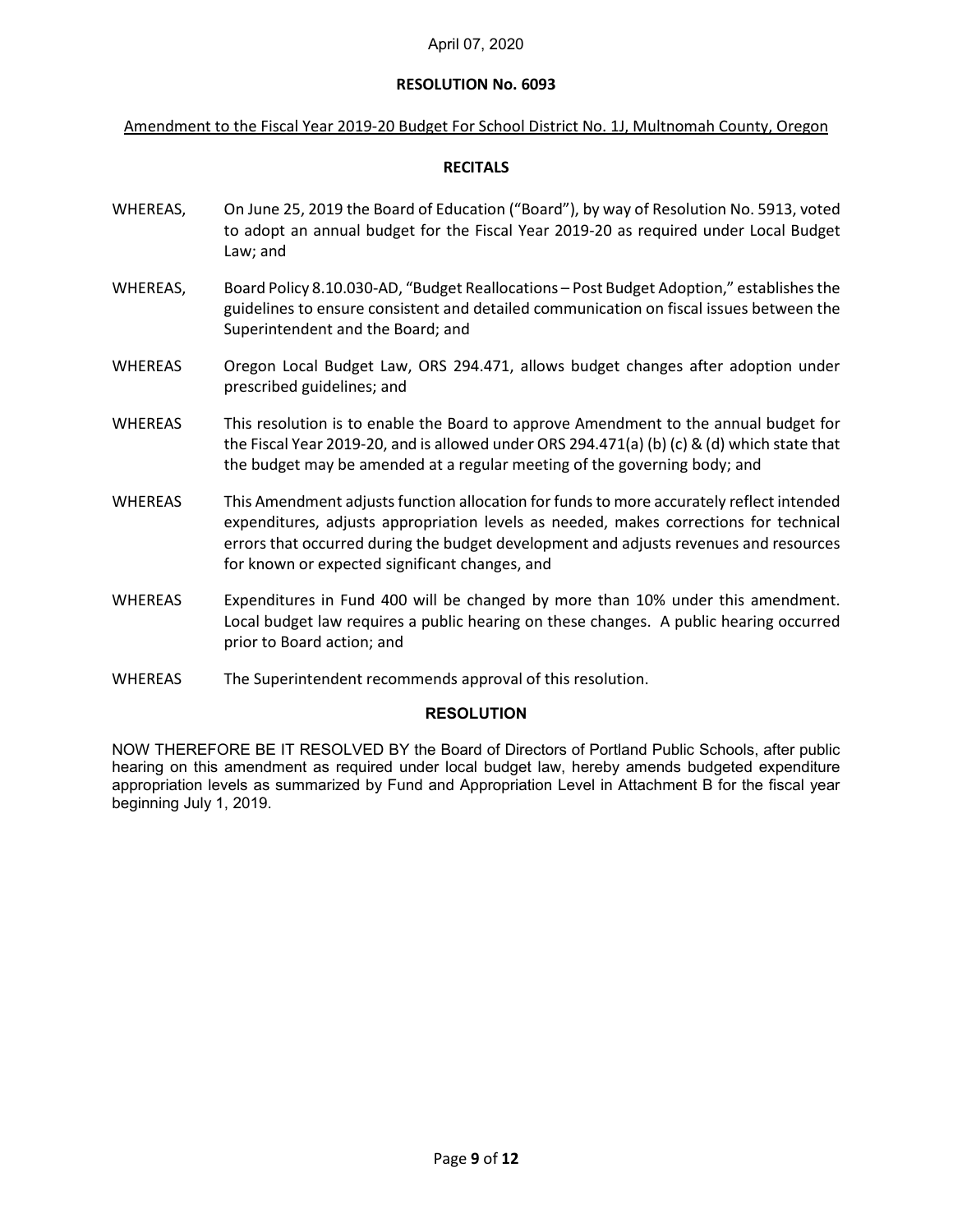| <b>Fund 100 - General Fund</b>             | Adopted<br><b>Budget</b> | Change<br>Amount        | Amendment<br>#1        |
|--------------------------------------------|--------------------------|-------------------------|------------------------|
| Resources                                  |                          |                         |                        |
| Beginning Fund Balance                     | 34,112                   | 5,775                   | 39,887                 |
| <b>Local Sources</b>                       | 382,890                  | 2,662                   | 385,552                |
| Intermediate Sources                       | 13,357                   |                         | 13,357                 |
| <b>State Sources</b>                       | 259,360                  | 11,715                  | 271,075                |
| <b>Federal Sources</b>                     |                          |                         |                        |
| <b>Other Sources</b>                       | 2,050                    | (2,000)                 | 50                     |
| <b>Total</b>                               | 691,769                  | 18,152                  | 709,921                |
| Requirements                               |                          |                         |                        |
| Instruction                                | 371,970                  | 8,979                   | 380,949                |
| <b>Support Services</b>                    | 289,512                  | 9,174                   | 298,686                |
| <b>Enterprise &amp; Community Services</b> | 1,901                    |                         | 1,901                  |
| Facilities Acquisition & Construction      |                          |                         |                        |
| Debt Service & Transfers Out               | 1,704                    | (1)                     | 1,703                  |
| Contingency                                | 26,682                   |                         | 26,682                 |
| <b>Ending Fund Balance</b>                 |                          |                         |                        |
| <b>Total</b>                               | 691,769                  | 18,152                  | 709,921                |
|                                            |                          |                         |                        |
|                                            |                          |                         |                        |
| Fund 200 -Special Revenue Fund             | Adopted<br><b>Budget</b> | Change<br><b>Amount</b> | <b>Amendment</b><br>#1 |
|                                            |                          |                         |                        |
| Resources                                  |                          |                         |                        |
| Beginning Fund Balance                     | 34,896                   |                         | 34,896                 |
| <b>Local Sources</b>                       | 24,876                   | 2,162                   | 27,038                 |
| Intermediate Sources                       | 146                      |                         | 146                    |
| <b>State Sources</b>                       | 23,990                   |                         | 23,990                 |
| <b>Federal Sources</b>                     | 53,500                   | 625                     | 54,125                 |
| Other Sources                              |                          |                         |                        |
| <b>Total</b>                               | 137,408                  | 2,787                   | 140,195                |
|                                            |                          |                         |                        |
| Requirements                               |                          |                         |                        |
| Instruction                                | 52,519                   |                         | 52,519                 |
| <b>Support Services</b>                    | 30,839                   | 1,637                   | 32,476                 |
| <b>Enterprise &amp; Community Services</b> | 22,385                   | 1,000                   | 23,385                 |
| Facilities Acquisition & Construction      | 59                       | 150                     | 209                    |
| Debt Service & Transfers Out               | 2,000                    | (2,000)                 |                        |
| Contingency                                |                          |                         |                        |
| <b>Ending Fund Balance</b>                 | 29,606                   | 2,000                   | 31,606                 |

# Summary of Amendments to 2019-20 Budget Amendment #1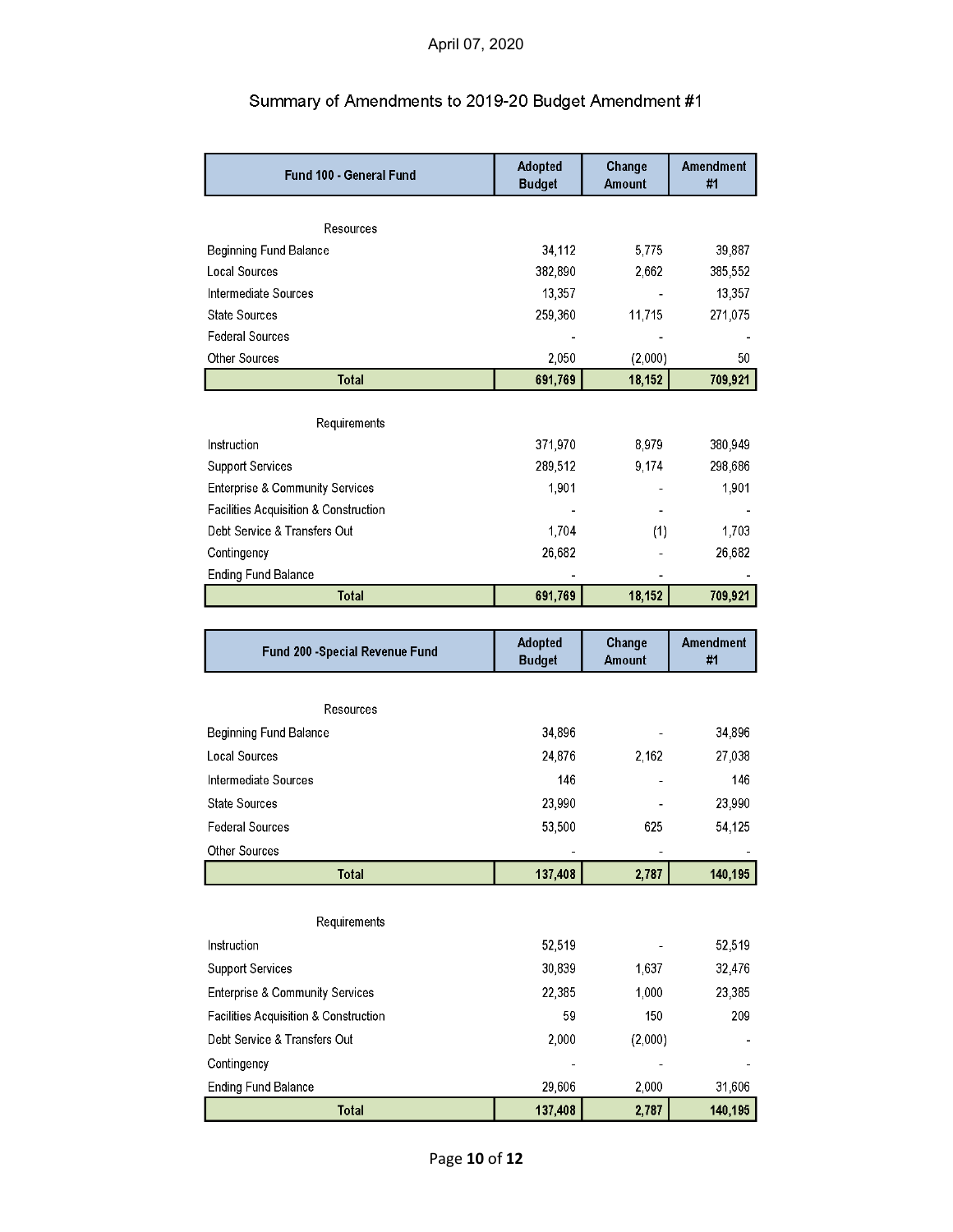# Summary of Amendments to 2019-20 Budget Amendment #1

| Fund 300 - Debt Service Funds                  | Adopted<br><b>Budget</b> | Change<br>Amount | Amendment<br>#1 |
|------------------------------------------------|--------------------------|------------------|-----------------|
|                                                |                          |                  |                 |
| Resources                                      |                          |                  |                 |
| Beginning Fund Balance<br><b>Local Sources</b> | 10,691<br>176,363        | 5                | 10,691          |
| Intermediate Sources                           |                          |                  | 176,368         |
| <b>State Sources</b>                           |                          |                  |                 |
| <b>Federal Sources</b>                         | 104                      | (30)             | 74              |
| Other Sources                                  | 1,724                    | 30               | 1,754           |
| <b>Total</b>                                   | 188,882                  | 5                | 188,887         |
|                                                |                          |                  |                 |
| Requirements                                   |                          |                  |                 |
| Instruction                                    |                          |                  |                 |
| <b>Support Services</b>                        |                          |                  |                 |
| <b>Enterprise &amp; Community Services</b>     |                          |                  |                 |
| Facilities Acquisition & Construction          |                          |                  |                 |
| Debt Service & Transfers Out                   | 177,734                  | 5                | 177,739         |
| Contingency                                    |                          |                  |                 |
| <b>Ending Fund Balance</b>                     | 11,148                   |                  | 11,148          |
| <b>Total</b>                                   | 188,882                  | $5\phantom{.0}$  | 188,887         |
|                                                |                          |                  |                 |
|                                                |                          |                  |                 |
| Fund 400 - Capital Projects Fund               | Adopted<br><b>Budget</b> | Change<br>Amount | Amendment<br>#1 |
|                                                |                          |                  |                 |
| Resources                                      |                          |                  |                 |
| Beginning Fund Balance                         | 325,790                  | 50               | 325,840         |
| Local Sources                                  | 11,749                   |                  | 11,749          |
| Intermediate Sources                           | 182                      |                  | 182             |
| <b>State Sources</b>                           | 11,000                   | 2,000            | 13,000          |
| <b>Federal Sources</b>                         |                          |                  |                 |
| Other Sources                                  | 600                      | 560,500          | 561,100         |
| <b>Total</b>                                   | 349,321                  | 562,550          | 911,871         |
|                                                |                          |                  |                 |
| Requirements<br>Instruction                    |                          |                  |                 |
| <b>Support Services</b>                        | 2,779                    | 4,617            | 7,396           |
| <b>Enterprise &amp; Community Services</b>     |                          |                  |                 |
| Facilities Acquisition & Construction          | 302,989                  | 492,572          | 795,561         |
| Debt Service & Transfers Out                   | 620                      | 1                | 621             |
| Contingency                                    | 42,933                   | 55,000           | 97,933          |
| <b>Ending Fund Balance</b>                     |                          | 10,360           | 10,360          |